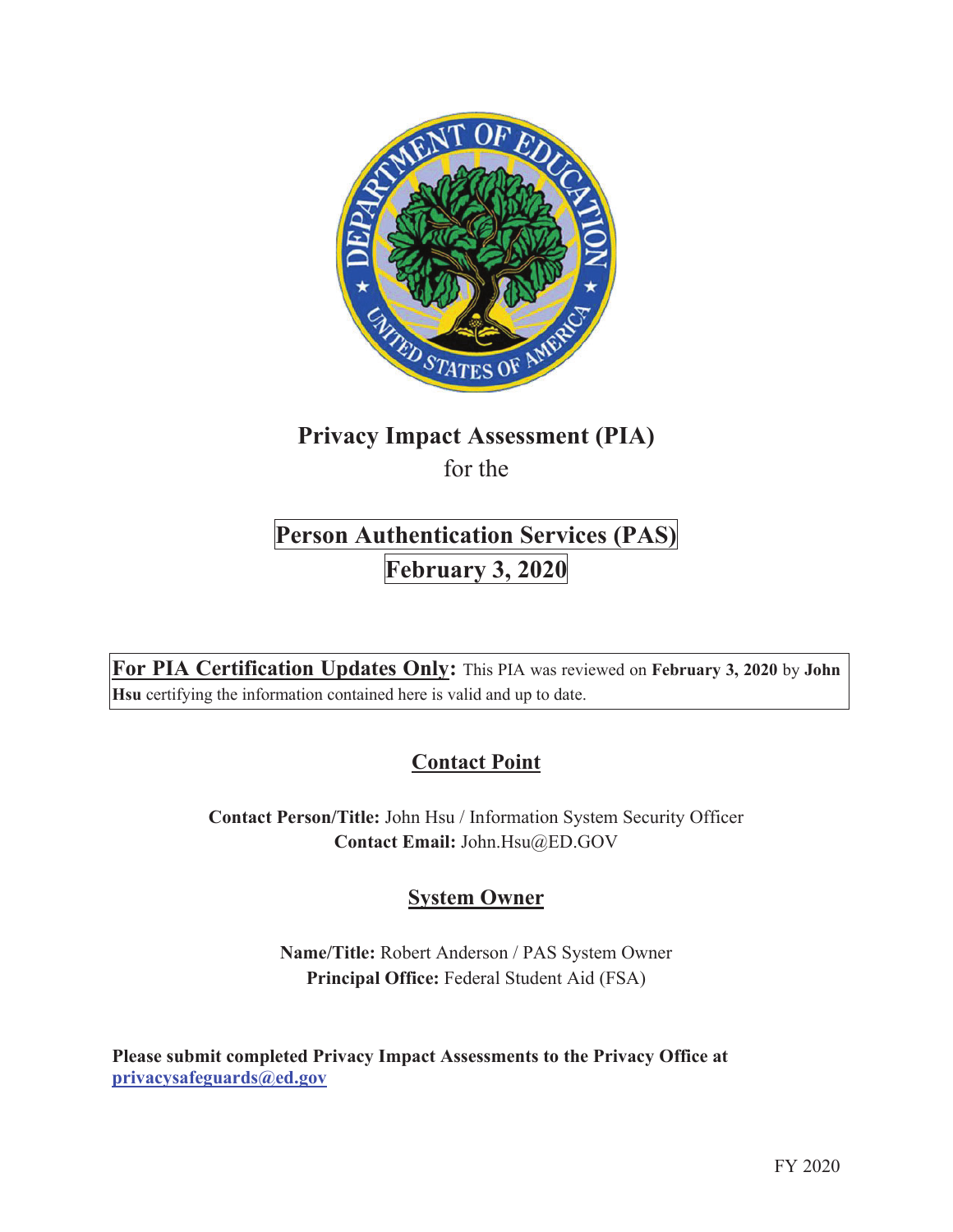*Please complete this Privacy Impact Assessment (PIA) on how personally identifiable information (PII) is collected, stored, protected, shared, and managed electronically by your system. You may wish to consult with your ISSO in completing this document. If a question does not apply to your system, please answer with N/A.*

#### **1. Introduction**

**1.1.** Describe the system including the name, acronym, and a brief description of the program or purpose for the system.

Person Authentication Service (PAS) is used to generate authentication and log-on credentials for those individuals wishing to access the following student financial assistance systems to obtain information about their personal records:

- Free Application for Federal Student Aid (FAFSA)
- StudentAid.gov (Digital Customer Care)
- Borrower Defense (BD)
- Federal Student Aid Information Center (FSAIC)
- National Student Loan Data System (NSLDS) Student Access
- Health and Education Loan System (HEAL) Online Processing System (HOPS)
- Customer Engagement Management System (CEMS)
- Federal Student Aid Information Center (FSAIC) call center IVRU

PAS contains records about former, current and prospective students and parents who apply for an account User ID and password or PAS credentials.

**1.2.** Describe the purpose for which the personally identifiable information  $(PII)^{1}$  is collected, used, maintained or shared.

The data collected by PAS is required to uniquely identify and authenticate users of various FSA information systems, which helps establish the level of trust, security, and non-repudiation required for FSA to safely advance its mission. This identification and authentication are also required to help ensure that a non-authorized person does not fraudulently conduct business on a legitimate user's behalf, or view data they are unauthorized to view.

<sup>&</sup>lt;sup>1</sup> The term "personally identifiable information" refers to information which can be used to distinguish or trace an individual's identity, such as their name, social security number, biometric records, etc. alone, or when combined with other personal or identifying information which is linked or linkable to a specific individual, such as date and place of birth, mother's maiden name, etc. OMB Circular A-130, page 33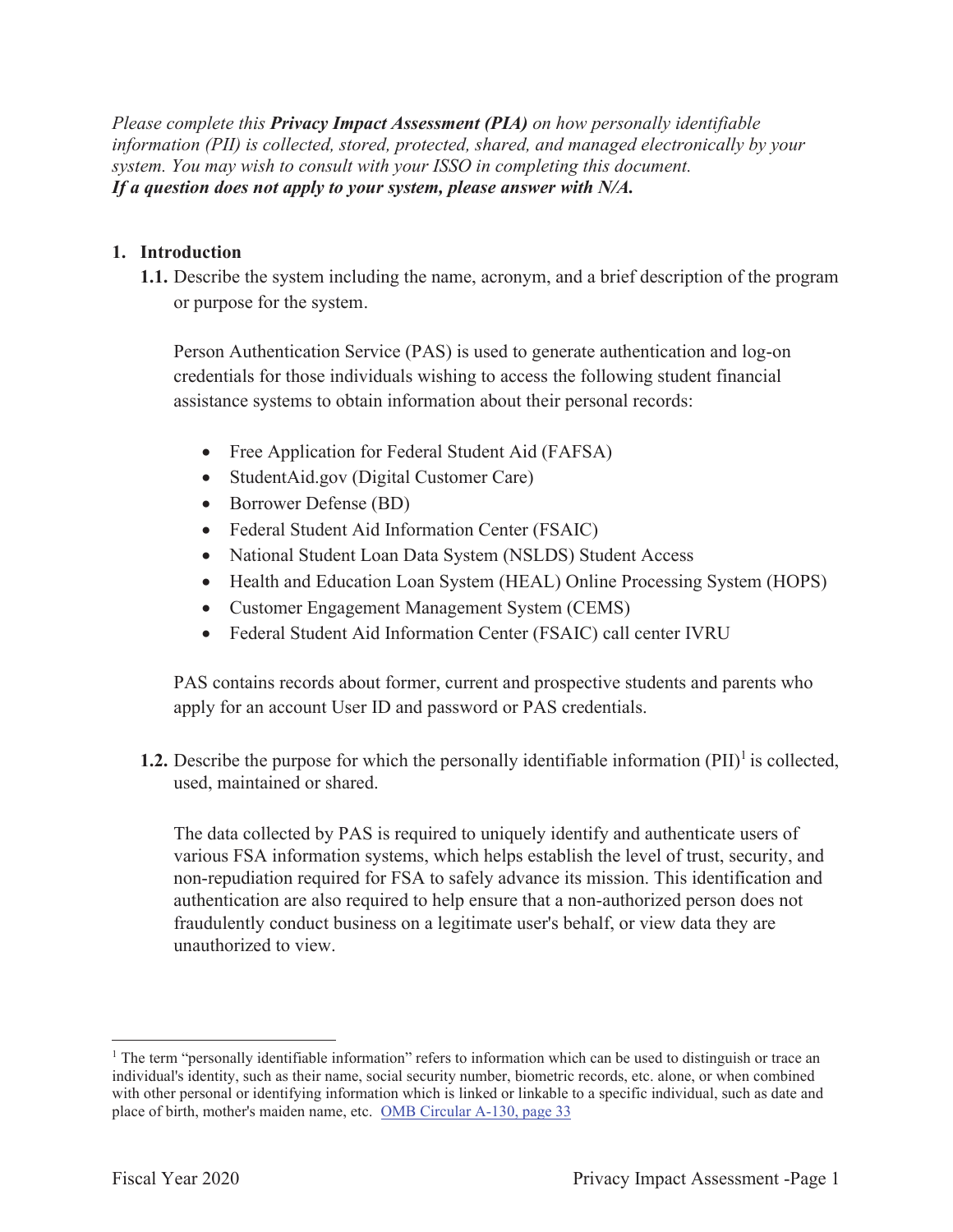**1.3.** Is this a new system, or one that is currently in operation?

#### Currently Operating System

**1.4.** Is this PIA new, or is it updating a previous version?

# Updated PIA

**1.5.** Is the system operated by the agency or by a contractor?

### Contractor

- **1.5.1.** If the system is operated by a contractor, does the contract or other acquisitionrelated documents include privacy requirements?
	- $\Box N/A$

Yes

# **2. Legal Authorities and Other Requirements**

*If you are unsure of your legal authority, please contact your program attorney.* 

**2.1.** What specific legal authorities and/or agreements permit and regulate the collection and use of data by the system? Please include name and citation of the authority.

The Higher Education Act of 1965, as amended, 20 U.S.C. 1092b, and Executive Order 9397 (November 22, 1943), as amended by Executive Order 13478 (November 18, 2008).

# **SORN**

**2.2.** Is the information in this system retrieved by an individual's name or personal identifier such as a Social Security Number or other identification?

# Yes

**2.2.1.** If the above answer is **YES,** this system will need to be covered by Privacy Act System of Records Notice(s)  $(SORN(s))$ .<sup>2</sup> Please provide the SORN name, number, Federal Register citation and link, or indicate that a SORN is in progress.

<sup>&</sup>lt;sup>2</sup> A System of Records Notice (SORN) is a formal notice to the public that identifies the purpose for which PII is collected, from whom and what type of PII is collected, how the PII is shared externally (routine uses), and how to access and correct any PII maintained by ED. https://connected.ed.gov/om/Documents/SORN-Process.pdf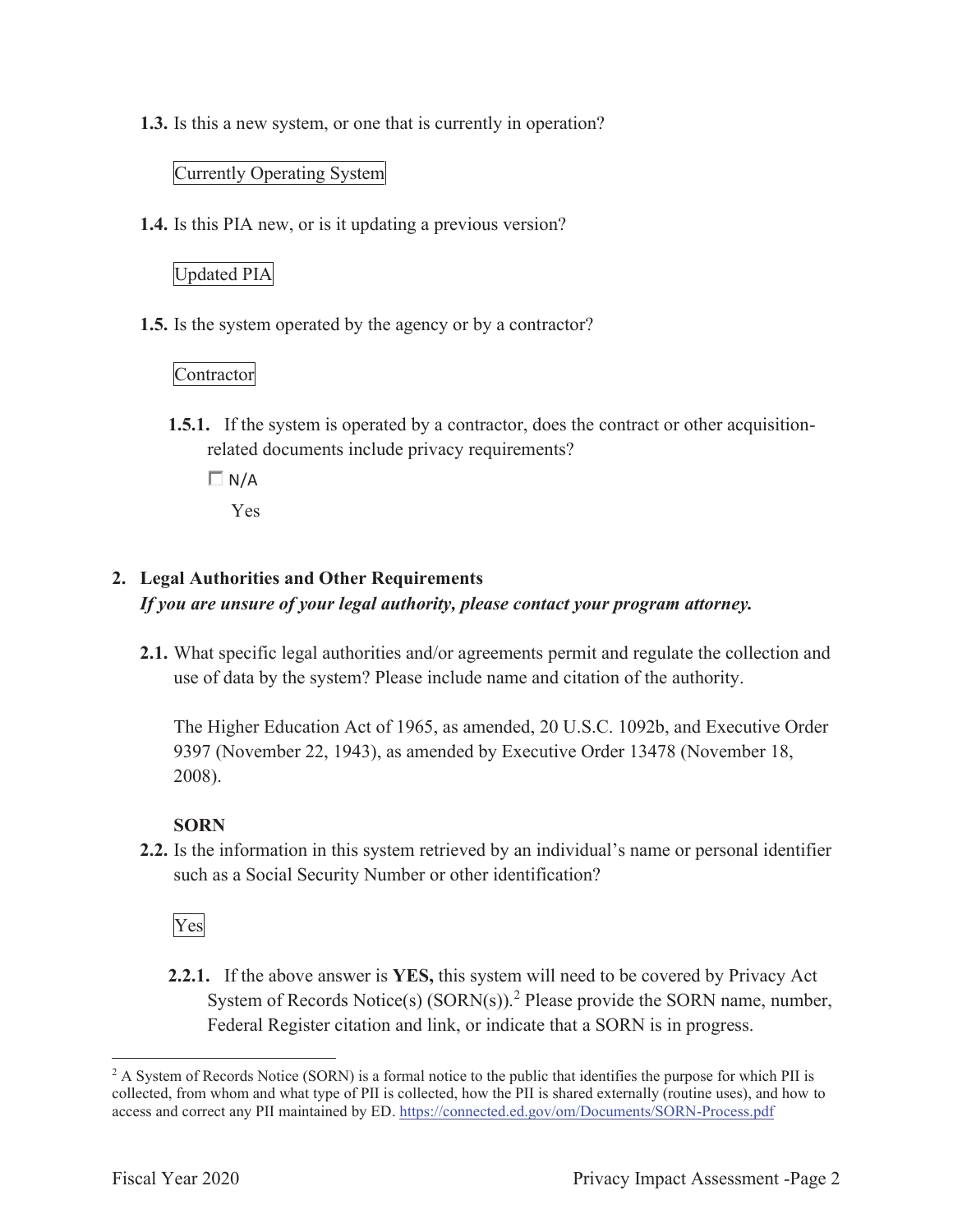## $\Box N/A$

PAS has its own System of Records notice: SORN # 18-11-12, "Person Authentication Service, 80 FR 14981, Friday, March 20, 2015. https://www.federalregister.gov/documents/2015/03/20/2015-06503/privacy-act-of-1974-system-of-records

**2.2.2.** If the above answer is **NO**, explain why a SORN was not necessary. For example, the information is not retrieved by an identifier, the information is not maintained in a system of records, or the information is not maintained by the Department, etc.

 $\overline{M}$  N/A

Click here to enter text.

#### **Records Management**

**If you do not know your records schedule, please consult with your records liaison or send an email to RMHelp@ed.gov**

**2.3.** What is the records retention schedule approved by National Archives and Records Administration (NARA) for the records contained in this system? Please provide all relevant NARA schedule numbers and disposition instructions.

ED Record Schedule 0278

NARA Disposition: DAA-0441-2016-0001

Disposition: Temporary, depending on record type, destroy 5 years after annual cutoff or Destroy 75 year(s) after date of enumeration, or when no longer needed for Agency business, whichever is sooner.

**2.4.** Is the PII contained in this system disposed of appropriately, and in accordance with the timelines in the records disposition schedule?

Yes

#### **3. Characterization and Use of Information**

#### **Collection**

**3.1.** List the specific PII elements (e.g., name, email, address, phone number, date of birth, Social Security, etc.) that the system collects, uses, disseminates, or maintains.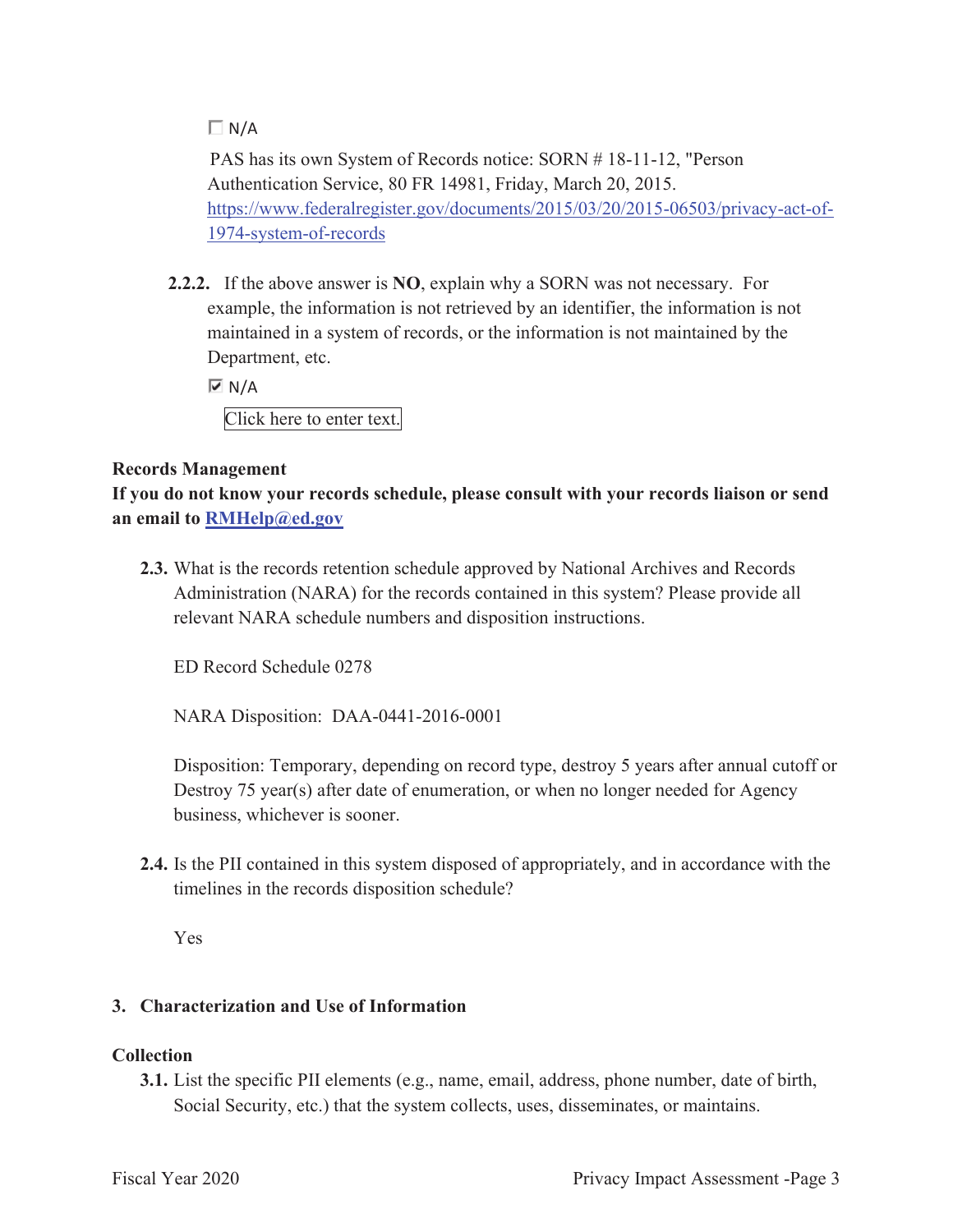PAS collects the following information at the online registration website: first name, middle initial, last name, email address, date of birth, Social Security number (SSN), mailing address, mobile phone number, and security challenge questions and corresponding answers.

**3.2.** Does the system collect only the minimum amount required to achieve the purpose stated in Question 1.2?

# Yes

**3.3.** What are the sources of PII collected (e.g., individual, school, another agency, commercial sources, etc.)?

This information is collected directly from the student or parent via the website when creating an FSA ID.

**3.4.** How is the PII collected from the stated sources listed in Question 3.3 (e.g., paper form, web page, database, etc.)?

For users, the PII is collected from the FSAID.ED.GOV website (and StudentAid.gov beginning in FY20).

**3.5.** How is the PII validated or confirmed to ensure the integrity of the information collected?<sup>3</sup> Is there a frequency at which there are continuous checks to ensure the PII remains valid and accurate?

The information provided is confirmed by matching the SSN with records maintained by the Social Security Administration as detailed in the Computer Matching Agreement - Match #1051 titled Social Security Numbers and Citizenship Status. Additional data validation is done to ensure form filling accuracy. Confirm fields are used to make users enter commonly misspelled information twice to reduce error. Additionally, form field validation such as character length and valid character restrictions are used to ensure the integrity of the information. These checks occur each time when a user creates an account or updates their account information.

#### **Use**

**3.6.** Describe how the PII is used to achieve the purpose stated in Question 1.2 above.

<sup>&</sup>lt;sup>3</sup> Examples include restricted form filling, account verification, editing and validating information as it's collected, and communication with the individual whose information it is.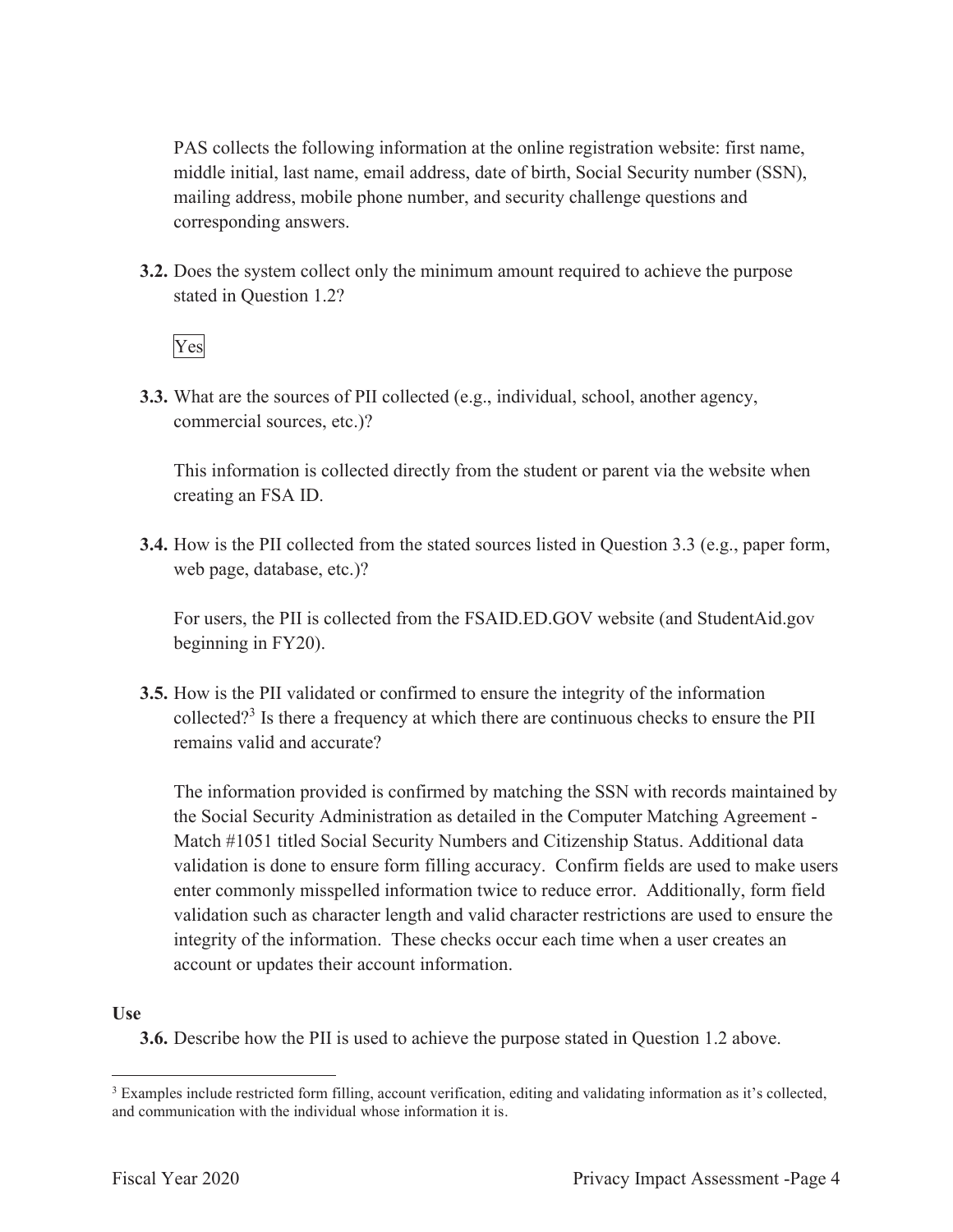The data collected by PAS is required to uniquely identify and authenticate nonprivileged users of various FSA information systems, which helps establish the level of trust, security, and non-repudiation required for FSA to safely advance its mission. This identification and authentication is also required to help ensure that a non-authorized person does not fraudulently conduct business on a legitimate user's behalf, or view data they are unauthorized to view.

**3.7.** Is the system using PII for testing/researching new applications or information systems prior to deployment or for training employees?



**3.7.1.** If the above answer is **YES,** what controls are in place to minimize the risk and protect the data?

 $\overline{M}$  N/A Click here to enter text.

#### **Social Security Numbers**

*It is the Department's Policy that, in order to collect Social Security Numbers, the System Owner must state the collection is: 1) authorized by law, 2) necessary for an agency purpose, and 3) there is no reasonable alternative.* 

**3.8.** Does the system collect Social Security Numbers? Note that if the system maintains Social Security Numbers but does not explicitly collect them, answer 3.8.1 to address the purpose for maintaining them.

Yes

**3.8.1.** If the above answer is **YES**, explain the purpose for its collection, and how the SSN will be used.

 $\Box N/A$ 

SSNs are required to provide matching with the Social Security Administration for identity verification purposes.

**3.8.2.** Specify any alternatives considered in the collection of SSNs and why the alternatives were not selected.

 $\Box N/A$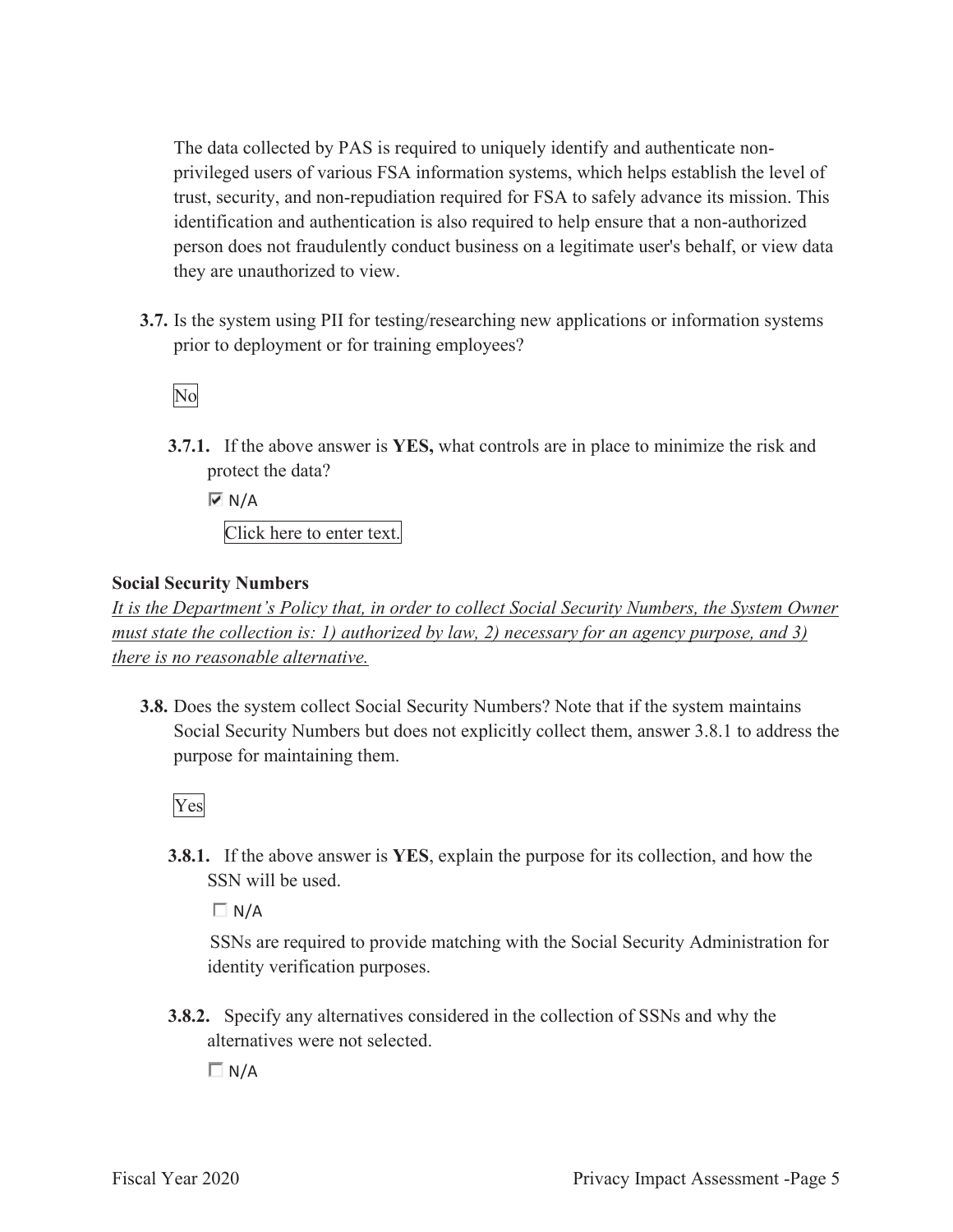The SSN is the unique identifier for Title IV programs and its use is required by private and Federal program participants and their business partners to satisfy borrower eligibility, loan servicing, and loan status reporting requirements under law and regulations. There is no alternative to the SSN for this use.

#### **4. Notice**

**4.1.** How does the system provide individuals with notice about the collection of PII prior to its collection (e.g., direct notice, such as a Privacy Act Statement (if applicable) or public notice, such as a SORN, PIA,)? If notice is not provided, explain why not.

A privacy policy is linked on the FSA ID website. Additionally, all the FSA applications that PAS provides access to also have Privacy Act notices posted.

**4.2.** Provide the text of the notice or the link to the webpage where the notice is posted if notice is provided other than by SORN or PIA.

 $\Box$  N/A

https://fsaid.ed.gov links to https://studentaid.gov/notices/privacy

**4.3.** What opportunities are available for individuals to consent to uses (including new uses of previously collected PII), decline to provide PII, or opt out of the project?

Provision of PAS information is voluntary; however, failure to provide the requested information will result in FSA not allowing access to those systems that require PAS login credentials.

**4.4.** Is the notice referenced in Question 4.1 reviewed and revised when there are changes in the practice, policy, or activities that affect the PII and privacy to ensure that individuals are aware of and can consent to, where feasible, these changes?

Yes

#### **5. Information Sharing and Disclosures**

#### **Internal**

**5.1.** Will PII be shared internally with other ED principal offices? If the answer is **NO**, please skip to Question 5.4.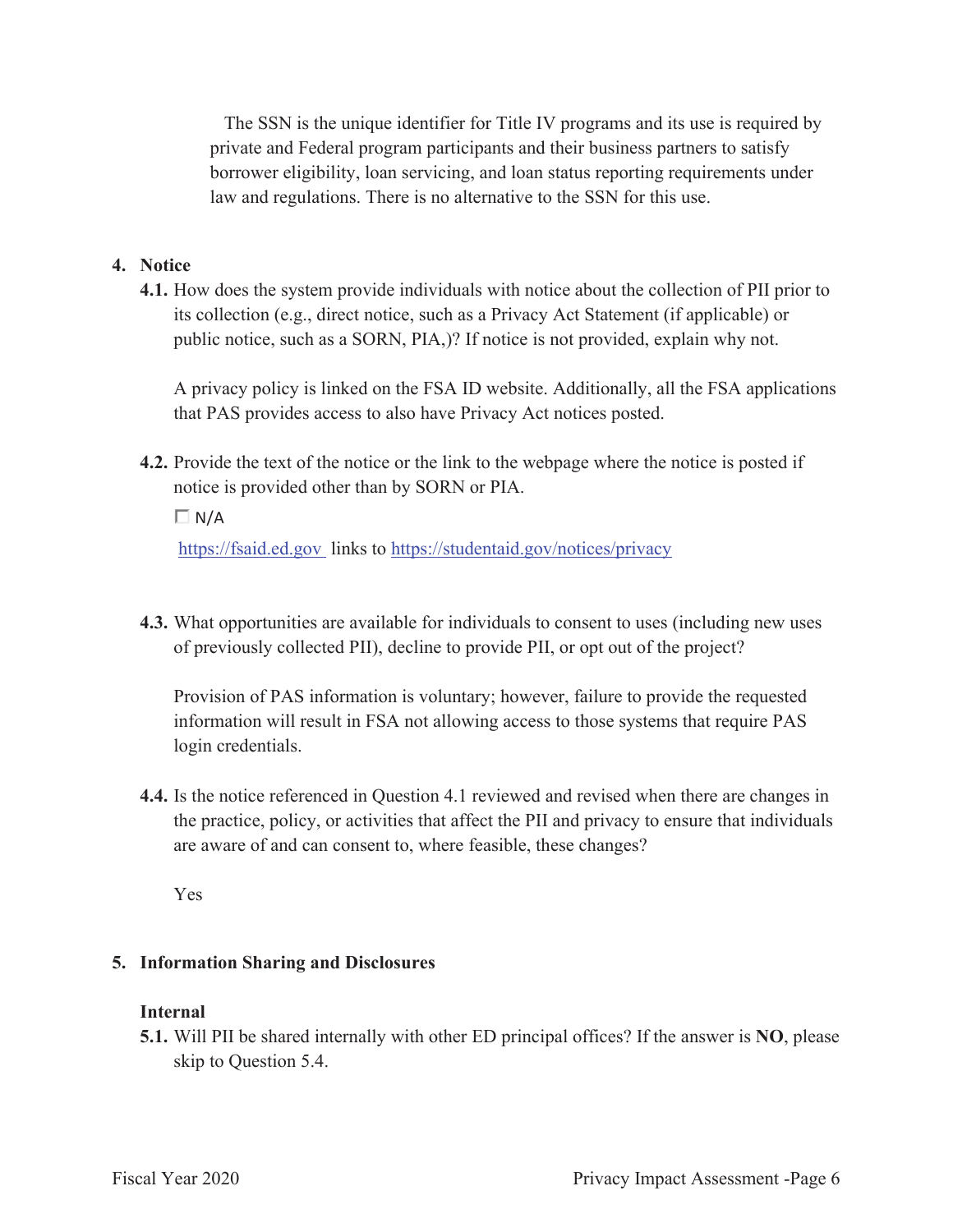Yes

**5.2.** What PII will be shared and with whom?

 $\Box N/A$ 

PAS shares PII data with the following ED offices:

- Office of Inspector General (OIG) PAS sends a monthly feed of PAS system data.
- Enterprise Data Warehouse & Analytics (EDWA) PAS sends a monthly feed of PAS system data.
- **5.3.** What is the purpose for sharing the specified PII with the specified internal organizations?

 $\Box$  N/A

OIG requires PAS data to investigate fraudulent activities and perform analysis to prevent potential criminal activities. EDWA/COGNOS requires PAS data for business intelligence analysis and reporting purposes.

# **External**

**5.4.** Will the PII contained in the system be shared with external entities (e.g. another agency, school district, the public, etc.)? If the answer is **NO**, please skip to Question 6.1.



**5.5.** What PII will be shared and with whom? List programmatic disclosures only.<sup>4</sup> **Note: If you are sharing Social Security Numbers externally, please specify to whom and for what purpose**.

 $\Box$  N/A

User provided first names, middle initials, last names, date of birth, and Social Security Numbers are shared with the Social Security Administration for matching against their records to provide identity verification.

All PAS collected account information is available to be shared with the trusted systems listed in Section 1.1 of this document. These systems may use PAS information for disclosures to: Guaranty agencies, educational and financial institutions, Federal Loan Servicers, Federal Perkins Loan Servicers, and their authorized representatives; Federal, State, or local agencies and their authorized representative; private parties such as

<sup>4</sup> If this information is covered by Privacy Act System of Records Notice (SORN) please list only relevant programmatic disclosures listed under the Routine Uses section.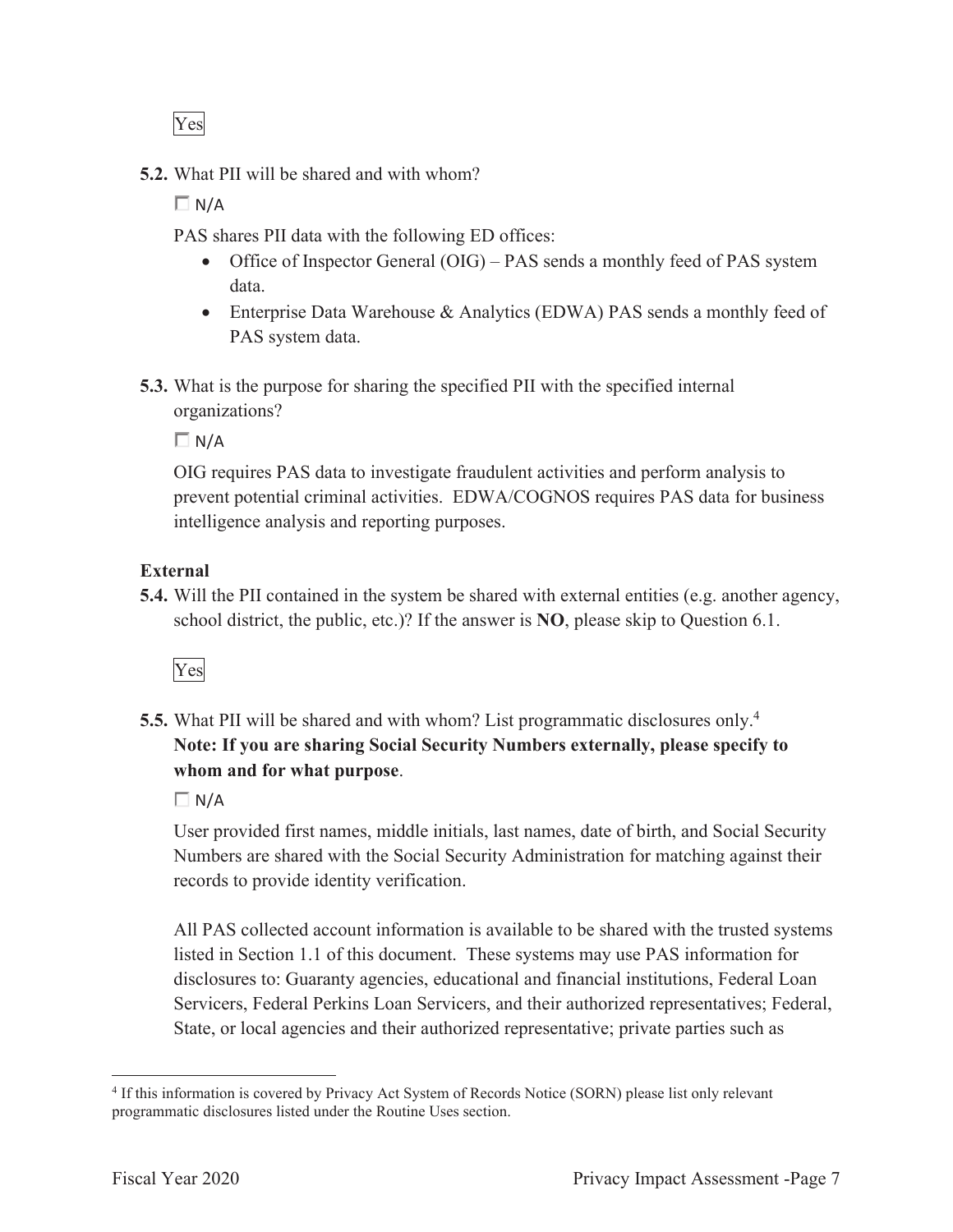relatives, business and personal associates, and present and former employers; creditors; consumer reporting agencies; adjudicative bodies; and the individual whom the records identify as the endorser or the party obligated to repay debt.

**5.6.** What is the purpose for sharing the PII with the specified external entities?

 $\Box N/A$ 

PAS shares user provided first names, middle initials, last names, date of birth, and Social Security Numbers with the Social Security Administration for the purposes of identity verification matching. This is used to associate the PAS account to the identity of a real person, verified against an independent and authoritative source of trusted data.

All PAS information shared with PAS trusted systems stated in Question 1.1 may be used for the purposes defined in the PAS SORN # 18-11-12, "Person Authentication Service, 80 FR 14981, Friday, March 20, 2015.

- **5.7.** Is the sharing with the external entities authorized?
	- $\Box$  N/A Yes
- **5.8.** Is the system able to provide and retain an account of any disclosures made and make it available upon request?

 $\Box N/A$ Yes

**5.9.** How is the PII shared with the external entity (e.g. email, computer match, encrypted line, etc.)?

 $\Box N/A$ 

PII is shared with the external entities identified in Question 1.1 using encrypted lines of backend communication. PII shared with the Social Security Administration for identity verification matching is according to the Computer Matching Agreement - Match #1051 titled Social Security Numbers and Citizenship Status.

**5.10.** Is the sharing pursuant to a Computer Matching Agreement (CMA),

Memorandum of Understanding (MOU), or other type of approved sharing agreement with another agency?

 $\Box$  N/A

Yes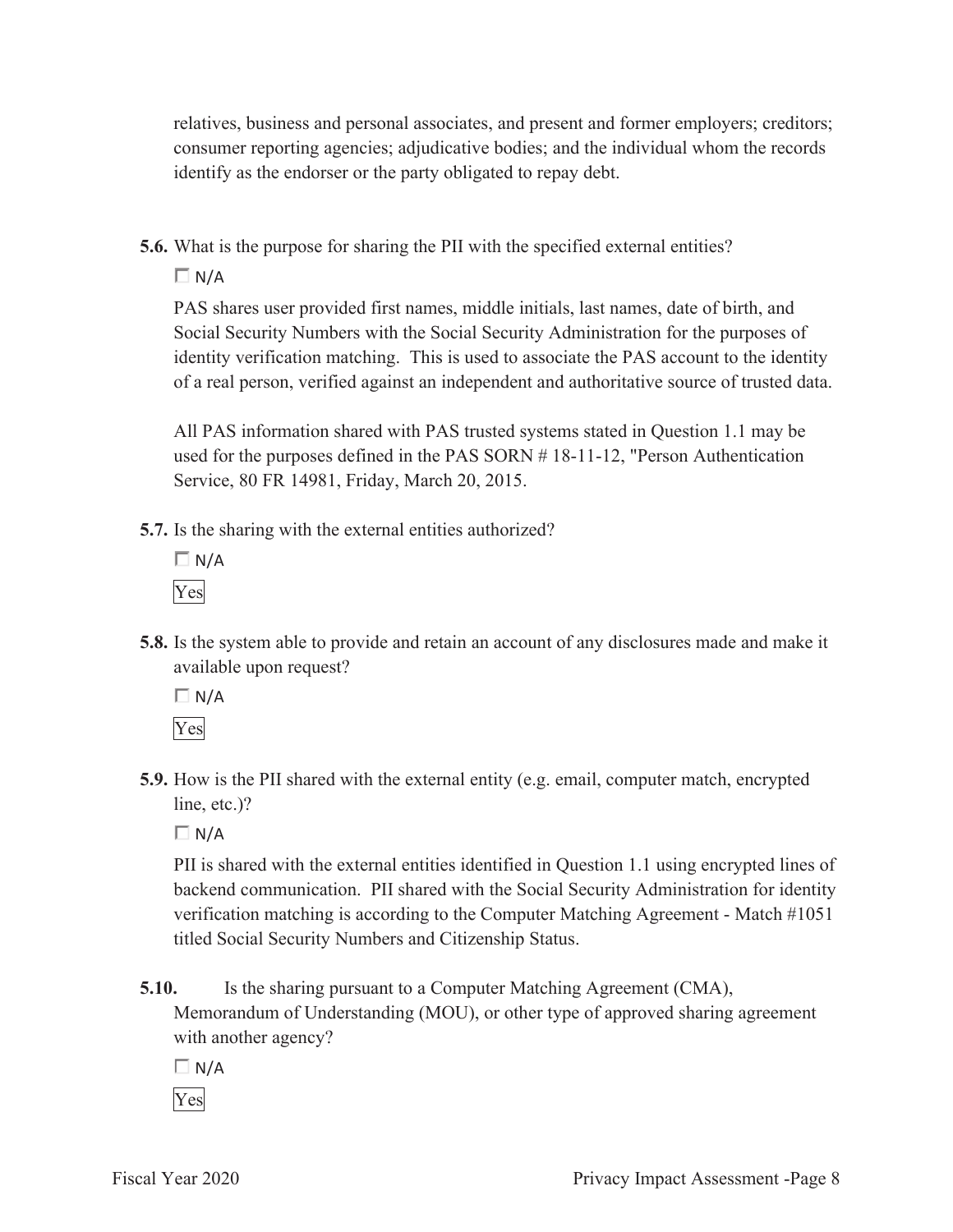**5.11.** Does the project place limitation on re-disclosure?

 $\Box$  N/A Yes

#### **6. Redress**

**6.1.** What are the procedures that allow individuals to access their own information?

Upon user registration, users are prompted to create their user IDs as well as their passwords and challenge questions. Users can access/modify their information at any time through this login. Users may also access their information by calling the Federal Student Aid help desk.

**6.2.** What procedures are in place to allow the subject individual to correct inaccurate or erroneous information?

Users can access/modify their information at any time by logging in after selecting the designated manage account tab (or via Settings on StudentAid.gov). Users may call the help desk to correct information or start the account recovery process.

**6.3.** How does the project notify individuals about the procedures for correcting their information?

There is a link on the website to edit their FSAID. There are instructions on FSA websites on how to change their information. Individuals are also notified of the procedures for collecting their information through the posting of this PIA and the publication of the SORN listed in question 2.2.1.

# *7.* **Safeguards**

*If you are unsure which safeguards will apply, please consult with your ISSO.* 

**7.1.** Does the principal office work with their CSO/ISSO to build privacy & security into the system and build privacy extensions to the extent feasible?



**7.2.** Is an Authority to Operate (ATO) required?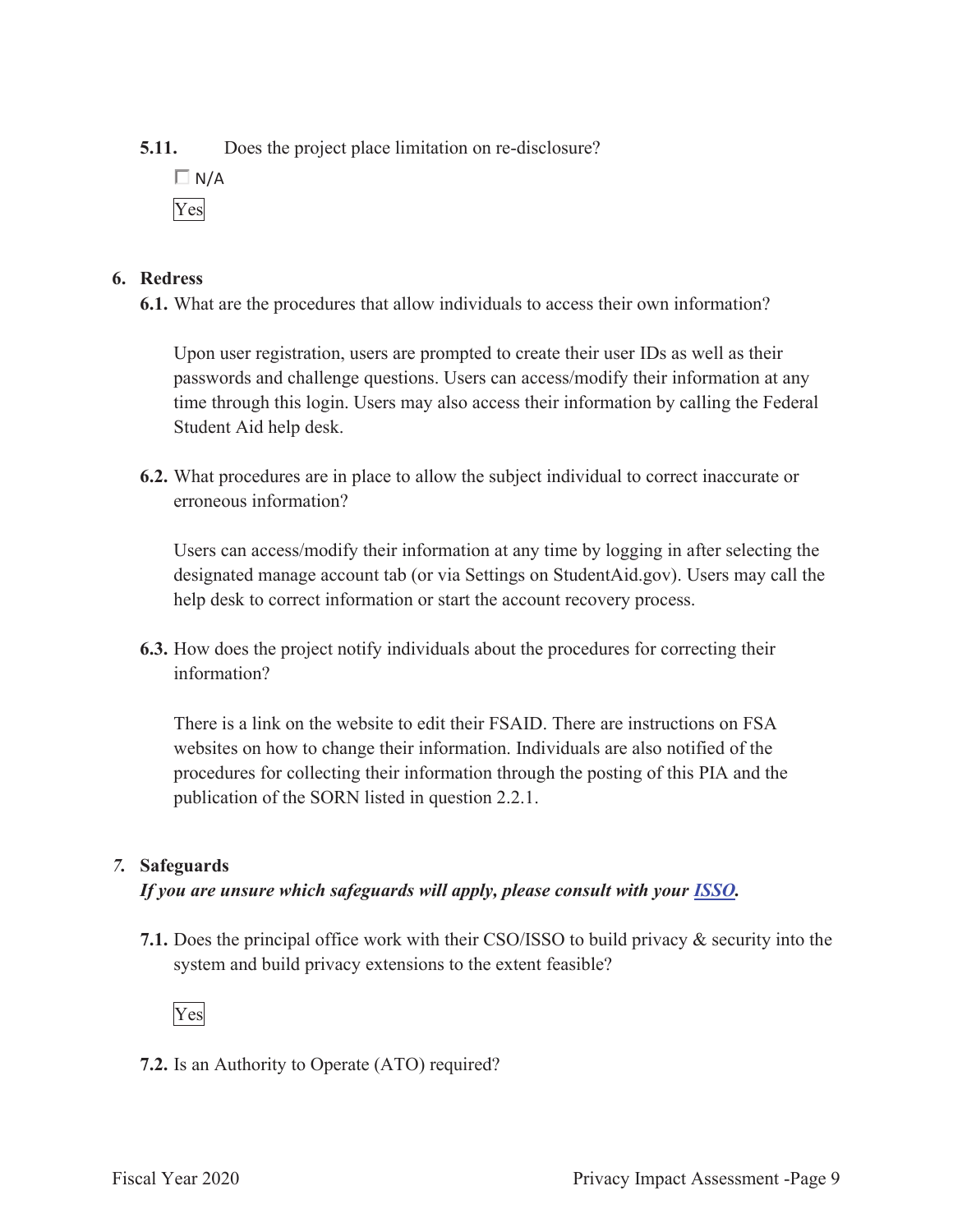Yes

**7.3.** Under NIST FIPS Pub. 199, what is the security categorization of the system: **Low, Moderate, or High?** 



**7.4.** What administrative, technical, and physical safeguards are in place to protect the information?

Transparent data encryption is used to protect data at rest. All websites and services provided by this system are available only through a secure HTTPS connection. An interface with SSA exists through the Central Processing System (CPS) to verify user data integrity. Multifactor authentication is required for all system support personnel. Endpoint security includes patch management and data loss prevention (DLP). Auditing, logging, monitoring, and response/alerts of selected indicators of compromise exist with threshold triggers. This system utilizes one-way hashing encryption for account passwords and challenge question answers. Web Application Firewalls protect, detect, monitor, alert, or block attacks such as Structure Query Language (SQL) injection and cross-site scripting. Physical safeguards exist for the system's physical host at the FSA Next Generation Data Center (NGDC). All building access is controlled and monitored by security personnel who check individuals entering the building for their employee or visitor badge.

**7.5.** Is the information in the system appropriately secured in accordance with the IT security requirements and procedures as required by Federal law and policy?

Yes

**7.6.** Has a risk assessment been conducted where appropriate security controls to protect against that risk have been identified and implemented?

Yes

**7.7.** Please describe any monitoring, testing or evaluation conducted on a regular basis to ensure the security controls continue to work properly at safeguarding the PII.

The system follows the FSA Continuous Diagnosis Monitoring (CDM) program including asset compliance scans and vulnerability scans conducted weekly for each application in production and non-production environments. FSA Security Operation